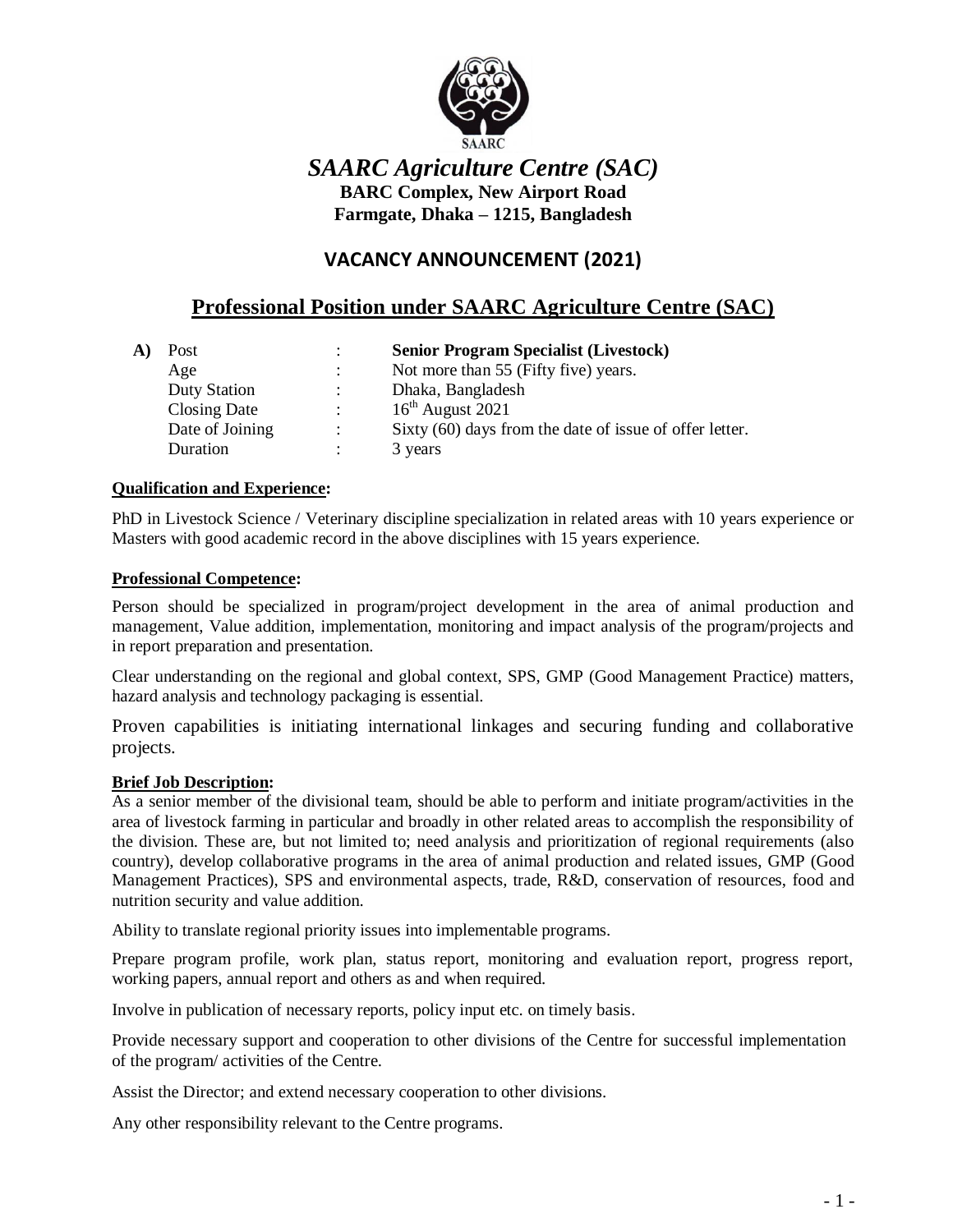| <b>B</b> ) Post     |                      | <b>Senior Program Specialist (Natural Recourse Management)</b> |
|---------------------|----------------------|----------------------------------------------------------------|
| Age                 |                      | Not more than 55 (Fifty five) years.                           |
| <b>Duty Station</b> | $\ddot{\phantom{0}}$ | Dhaka, Bangladesh                                              |
| Closing Date        |                      | $16th$ August 2021                                             |
| Date of Joining     |                      | Sixty (60) days from the date of issue of offer letter         |
| Duration            |                      | 3 years                                                        |

#### **Qualification and Experience:**

Ph D in Agricultural Sciences (Natural Resource Management/ Environment/ Soil Science/Soil & Water Management/ Agricultural Engineering) with 10 years or Masters Degree with 15 years experience.

#### **Professional Competence:**

Person should be specialized in the field of Natural Resource Management program development, implementation and management aspects, coordinating and monitoring regional Soil & water Management, analyzing impact of climate change, and policy related to Natural resource Management of the region

#### **Brief Job Description:**

Initiate program/project/activities in line with set priorities in the areas of Natural Resource Management in particular and other related areas to accomplish the responsibility of the division under the guidance of **Director** 

Prioritize programs based on country/ regional needs in the field of Natural Resource Management along with management and risk issues in SAARC countries.

Maintain linkage with national, regional and international institutes for effective planning and implementation of the Centre's program through networking.

Collect necessary relevant data, analyze, translate into information, document and disseminate for the end users like farmer, entrepreneurs, and policy planners.

Ensure proper implementation of divisional activities/works, their monitoring, evaluation and reporting in appropriate form, production of necessary technical reports, annual reports, policy input etc. on timely basis.

Provide necessary support and cooperation to other divisions of the Centre for successful implementation of the program/ activities of the Centre.

Assist the Director in all matters and performs tasks as assigned. Carry out the relevant assignments as given from time to time

Any other responsibility relevant to the Centre programs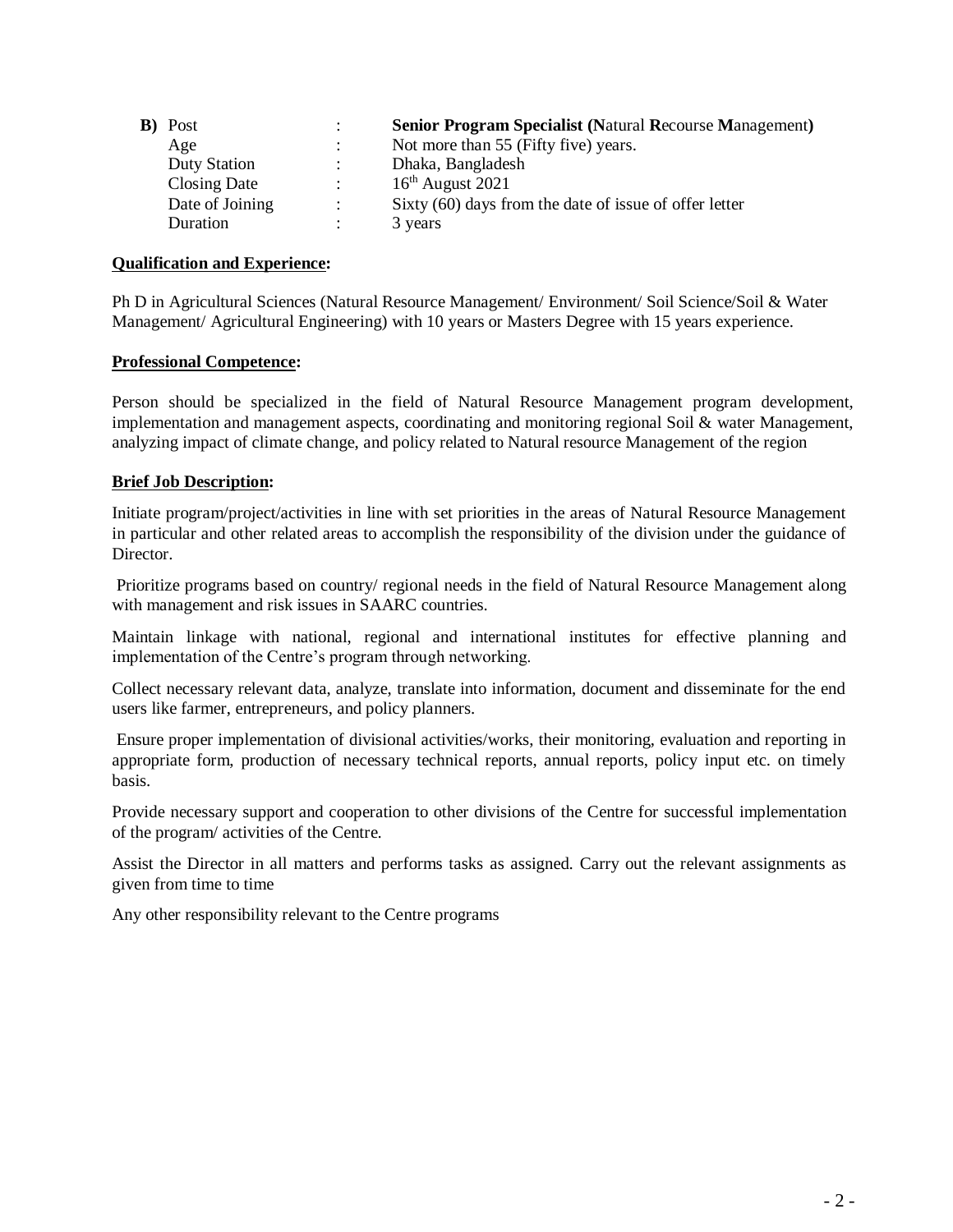### **Allowances, facilities and benefits:**

The sending government shall protect the salary and meet the cost of transfer passages for his/her family including personal effects. In addition, he/she will receive the following allowances from SAC:

| $\vert$ 1. | <b>Living Allowance</b>                                   | US \$1,225.00 (US Dollar One Thousand Two Hundred Twenty<br>five) only per month $(50 % US Dollar & 50 % Taka)$ .                                                                                                                                                                                                                                                                                                                                                                                                                                                                                                                                                                                                                                                                                                                                                                                                                     |
|------------|-----------------------------------------------------------|---------------------------------------------------------------------------------------------------------------------------------------------------------------------------------------------------------------------------------------------------------------------------------------------------------------------------------------------------------------------------------------------------------------------------------------------------------------------------------------------------------------------------------------------------------------------------------------------------------------------------------------------------------------------------------------------------------------------------------------------------------------------------------------------------------------------------------------------------------------------------------------------------------------------------------------|
| 2.         | Daily Allowance in lieu of<br><b>House rent allowance</b> | In the absence of residential accommodation on first arrival, per<br>diem in lieu of house rent allowance @ US Dollar 150. 00 (One<br>hundred and Fifty dollar) per day up to a maximum of 21 days for<br>hotel accommodation. An accompanying spouse and up to two of<br>the dependent children below the age of 21 years will get 50 per<br>cent of Daily Allowance. The daily allowance for professional<br>stuff at SAARC Agriculture Centre, Dhaka, Bangladesh is US<br>Dollar 150.00 (One hundred and Fifty dollar) per day. The<br>Regional Centers shall try to find and finalize lease deed for<br>suitable accommodation within this period of time. In case a<br>suitable accommodation is not available within this period, the<br>actual cost of hotel accommodation will be reimbursed to the<br>professional staff subject to his /her entitled rental ceiling.<br>(Not applicable for professionals from Bangladesh). |
| 3.         |                                                           | Residential Accommodation Professional Staff of the Regional Centre's are presently entitled<br>to <i>unfurnished</i> accommodation within the rental ceiling of US $\$<br>637.00 (US Dollar Six Hundred and Thirty-seven) only in<br>equivalent local currency of Taka per month.                                                                                                                                                                                                                                                                                                                                                                                                                                                                                                                                                                                                                                                    |
| 4.         | <b>Furniture Grant</b>                                    | The Professional Staff shall be entitled for one time lump-sum<br>furnishing/settlement grant of US \$ 2,000.00 (US Dollar Two<br>Thousand) only.                                                                                                                                                                                                                                                                                                                                                                                                                                                                                                                                                                                                                                                                                                                                                                                     |
| 5.         | <b>Children's Education</b><br><b>Allowance</b>           | Professional Staff shall be entitled to reimbursement of 90% of<br>school Tuition Fees including admission, registration and other<br>compulsory charges subject to an annual ceiling of US\$ 1,500.00<br>per child for a maximum of two children between the age of 5 to<br>21 years i.e., children up to Grade XII / A-Level on presentation<br>of actual receipt.                                                                                                                                                                                                                                                                                                                                                                                                                                                                                                                                                                  |
| 6.         | <b>Medical Allowance</b>                                  | Professional staff shall be entitled to reimbursement of actual<br>expenses on medical treatment for self, spouse and dependent<br>children subject to an annual ceiling of US $$1,500.00$ including<br>80%<br>reimbursement<br>hospitalization<br>charges.<br>of<br>N <sub>0</sub><br>reimbursement shall be made for medicines purchased without<br>doctor's prescription and on optical frames/glasses/lenses, dental<br>treatments like- dentures, scaling, and surgeries for the purposes<br>of beautification, health care products and health foods.                                                                                                                                                                                                                                                                                                                                                                           |
| 7.         | <b>Home Leave Allowance</b>                               | Professional Staff shall be entitled to Home Leave Passage for<br>Economy class for self, spouse and two dependent children once<br>in their tenure and only after completing 18 months of continuous<br>service. No daily allowance or any expenditure on account of stop<br>- over and transfer charges from and to airport shall be entitled.                                                                                                                                                                                                                                                                                                                                                                                                                                                                                                                                                                                      |
| 8.         | Other(s)                                                  | All other entitlements will be born as per SAARC Harmonize<br>rules.                                                                                                                                                                                                                                                                                                                                                                                                                                                                                                                                                                                                                                                                                                                                                                                                                                                                  |